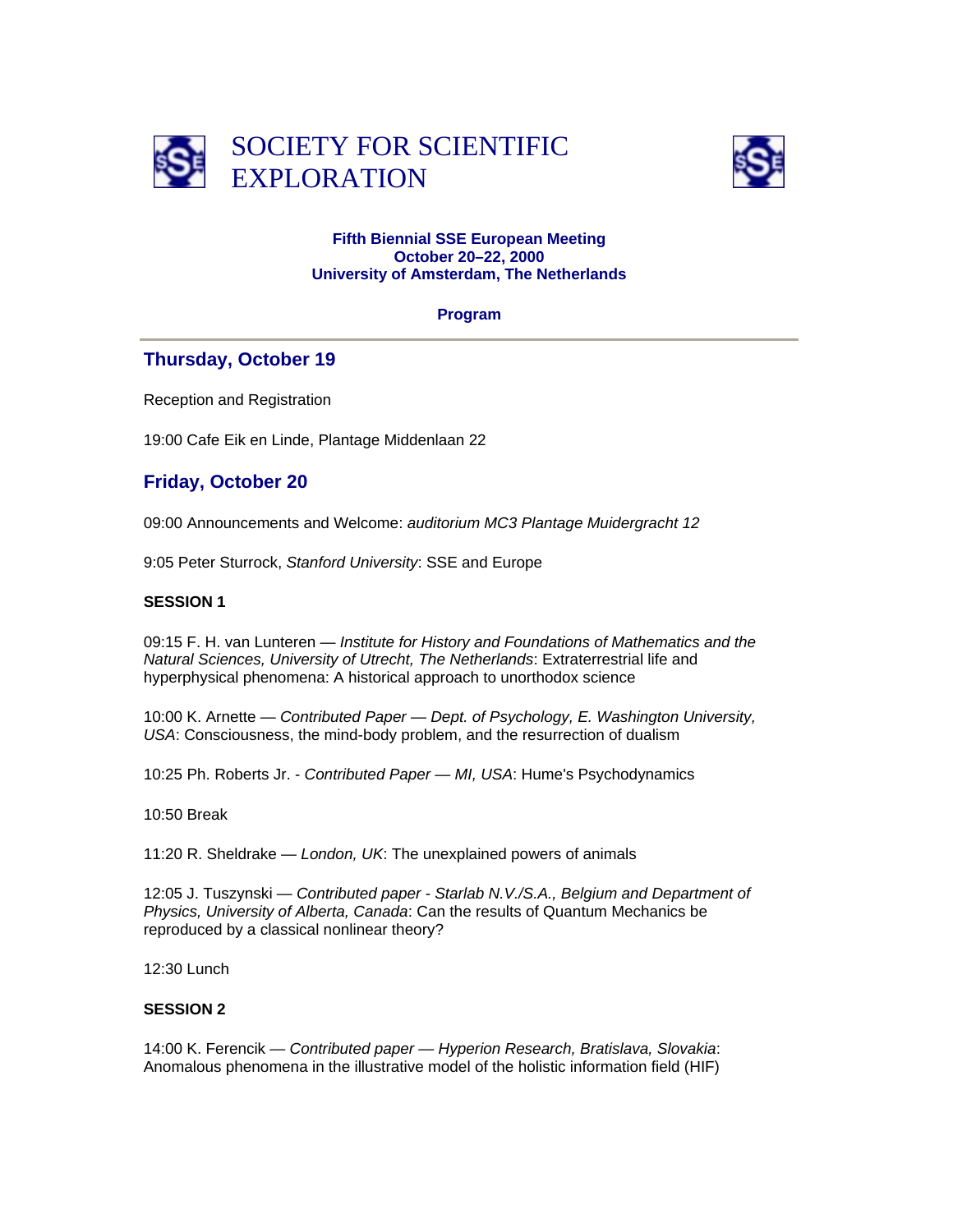14:25 S. Ertel — *Contributed paper — Georg-Elias-Müller Institut für Psychologie,Göttingen, Germany*; Turning points of long waves in Western economies: Are they correlated with solar activity ?

14:50 N. Duffy — *Contributed paper — Edinburgh Dowsing Physics Group*: Planetary and solar torsion field interaction — Downsing interferometry measurements.

15:15 V. E. Zhvirblis — *Moscow*: Does Galvani current exist?

16:00 Break

#### **SESSION 3**

16:30 M. Skriver — *Contributed Paper — Artist - Copenhagen, Denmark*: The Trapholt **Experiment** 

Young Investigators Contributions:

16:55 P. Stevens — *Edinburg University, UK*: The role of magnetic fields in micropsychokinetic phenomena

17:20 M. Schotten — *Hawaii Inst. of Marine Biology*: Models of "acoustic imaging" in dolphin echolocation

17:45 U. Gausmann - Y. Buenger — *Ernst Moritz Arndt-Universität Greifswald Institut für Psychologie - Germany*: Psi and the Unconscious - Some ideas and new projects in parapsychological research

18:10 SSE Tribute - Business Meeting

Free evening

#### **Saturday, October 21**

#### **SESSION 1**

09:00 S.E. Shnoll — *Member of the Academy of Natural Sciences, Moscov, Russia*: Macroscopic fluctuations in processes of different natures as a result of cosmophysical causes.

9:45 J. Walker — *Fourmi Labs*: An attempted replication of the Shnoll effect

10:30 A. Kirillov - *Contributed Paper — Institute of Applied Mathematics and Cybernetics, Nighnii Novgorod Russia*: Quantum gravity relicts as a possible source of the fine structure in probabilistic distributions for radioactivity processes

10:55 Break

### **SESSION 2**

11:25 B. Bengston — *Contributed paper — St. Joseph's College, New York*: New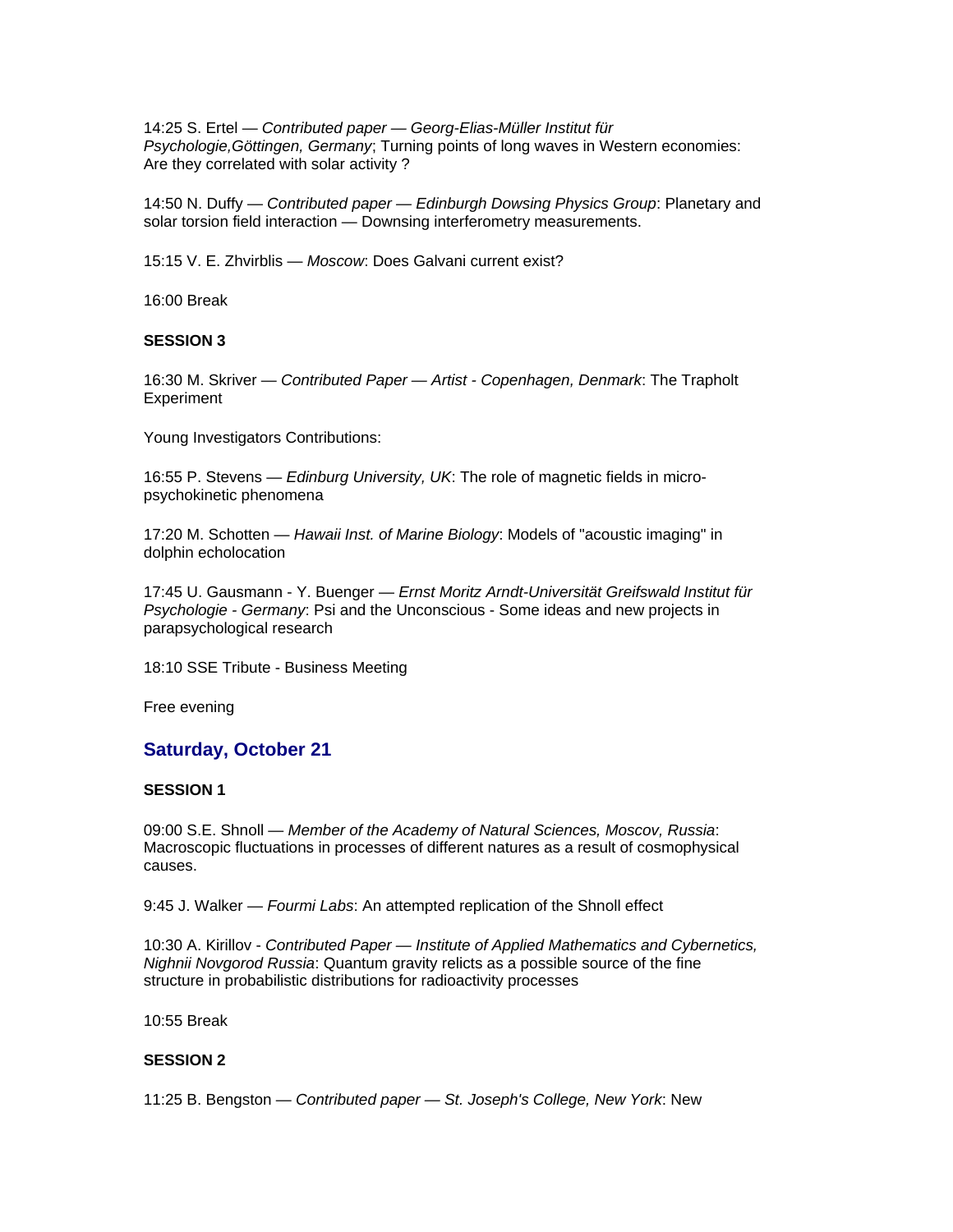directions in healing research

11:50 M. Kondrashova — *Contributed paper - Institute of Theoretical and Experimental Biophysics, Rus. Ac. Sci., Moscow*: Negative air ions and reactive oxygen species. Unorthodox mechanism of cure effect

12:15 B.R. Grad — *Contributed paper - McGill University, Montreal, Canada*: Reflections of a Scientist in Healing Research

12:40 Lunch

#### **SESSSION 3**

14:10 L. Pyatnisky — *Moscow Institute of High Temperatures*: Effects of consiousness on the structure of water

14:55 A.V. Nedospasov — *Contributed Paper — IVTAN, Russia*: About physical carrier of weak actions on biological systems

15:20 M. Binder — *Contributed paper - Institut für Grenzgebiete der Psycholigie und Psychohygiene, Freiburg, Germany*: Electrodermal activity: State of the art measurement and techniques for parapsychological purposes.

15:45 Break

16:15 R. van Wijk — *Univ. Utrecht, Netherlands and International Institute of Biophysics, Neuss, Germany*: Biophotons and Biocommunication

17:00 J. Benveniste — *DigiBio Lab. Paris*: From water memory to digital biology

17: 45 Leaving for the Banquet

### **Sunday, October 22**

#### **SINGLE SESSION**

09:00 R. van Veen — *Shell International Chemicals B.V., Amsterdam*: The status of cold fusion

9:45 T. V. Prevenslik — *Contributed paper - Consultant, Hong Kong*: The paradigm of high temperatures in a collapsing bubble and sonoluminescence, sonochemistry and D-D fusion.

10:10 Trofimov A.V. — *Contributed paper - International Scientific Research Institute of Cosmic Anthropoecology*: Distant Interactions in "KOZYREVS SPACE"

10:35 K. Meyl — *Contributed Paper — TZA (Transferzentrum der Steinbeis-Stiftung), Germany*: Scalar waves: Theory and experiments

11:10 Break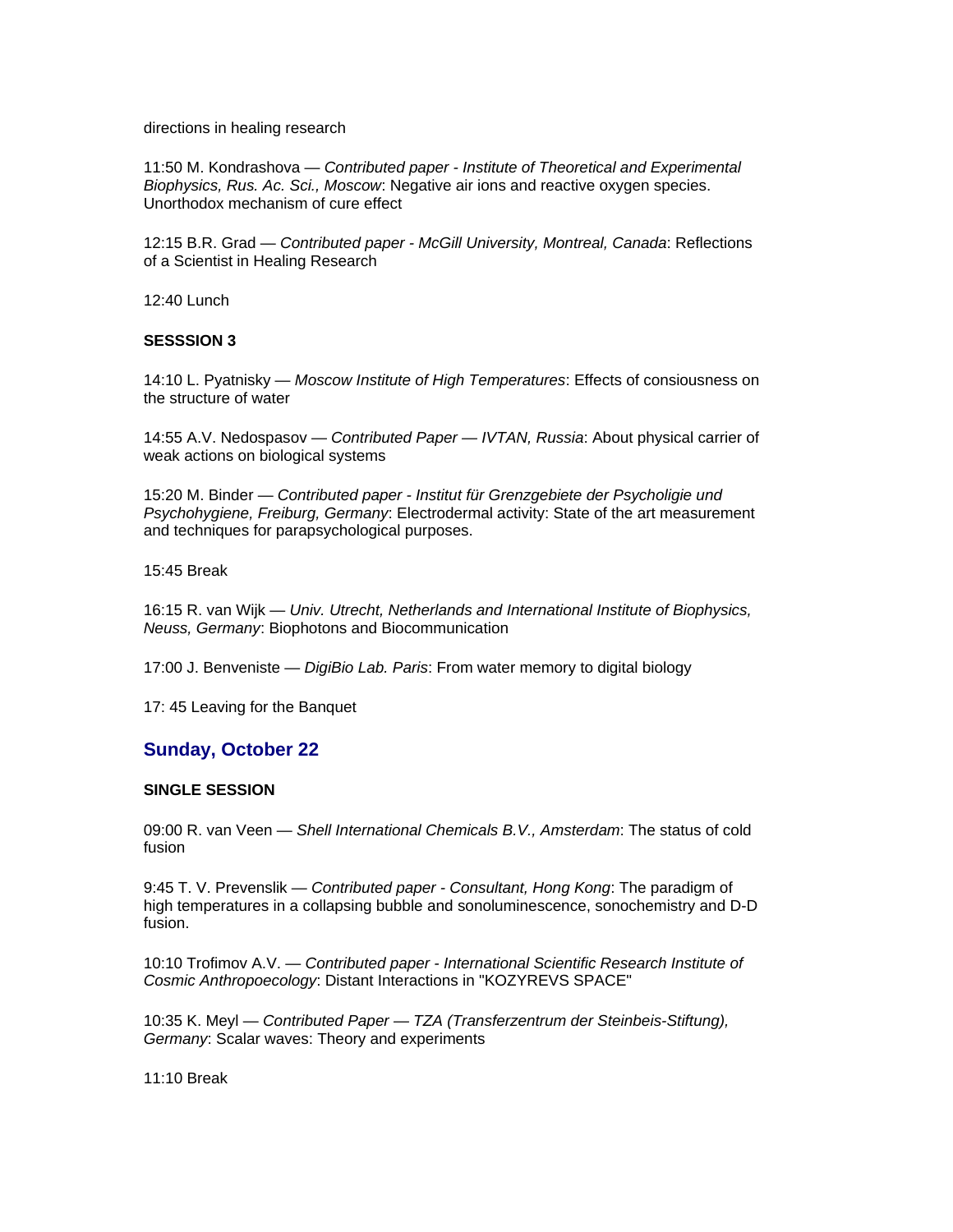11:40 M. Keen — *Contributed Paper — Society for Psychical Research, UK*: Paranormal physical phenomena: impressions of verses, glyphs messages and drawings spread along rolls of unexposed film

12:05 S. Doorman — *The Skeptical Society, Netherlands*: On the future of unorthodox science

12:50 Concluding comments

#### **Abstracts**

### **From 'water memory' effects to "digital biology"**

J. Benveniste Digital Biology Laboratory, France

Dr Jacques Benveniste, Digital Biology Laboratory, 32 rue des Carnets, 92140 Clamart, France Our present research follows what has been named "the memory of water". First we empirically observed that highly dilute (i.e. in the absence of any physical molecule) biological agents triggered relevant biological systems. Some of these experiments were reproduced in three external laboratories who cosigned an article on the subject (Nature, 1988, 333, 816-818). Next, blind experiments with an external team (C.N.R.S.- Meudon, France) showed that the activity of highly dilute agonists were abolished by an oscillating magnetic field which had no comparable effect on the genuine molecules. Later, several hundred experiments have confirmed our ability to transfer to water, using an amplifier (Medical Hypotheses, 2000, 54, 33-39), the specific molecular activity of more than 30 substances, such as physiological and pharmacological agonists, antibodies (purified or in whole serum), antigens and even the specific signal of bacteria. In our most recent experiments, we digitally recorded (sampling 44 kHz) specific biological activities on a computer. When "replayed" to water, plasma, target organs, cells, or to an antigen-antibody reaction, the recorded signal induces an effect characteristic of the original substance.

These results strongly suggest the electromagnetic nature of molecular signaling, heretofore unknown. This signal, that is "memorized" and then carried by water, most likely enables in vivo transmission of the molecular specific information. We have recently obtained direct evidence for the critical role of water in the transmission of the molecular signal, at usual concentration as well as at high dilution.

We are about to start the international replication of recording and transfer of the molecular signal since we now have at our disposal a much simpler method than in our previous attempts. This method comprises 3 steps : 1) inform water. The computer-recorded signals of heparin, heparin-protamine mixture, and water (the two latter as controls) will be sent by e-mail to the participants who will " replay " them to calcium-containing water; 2) mix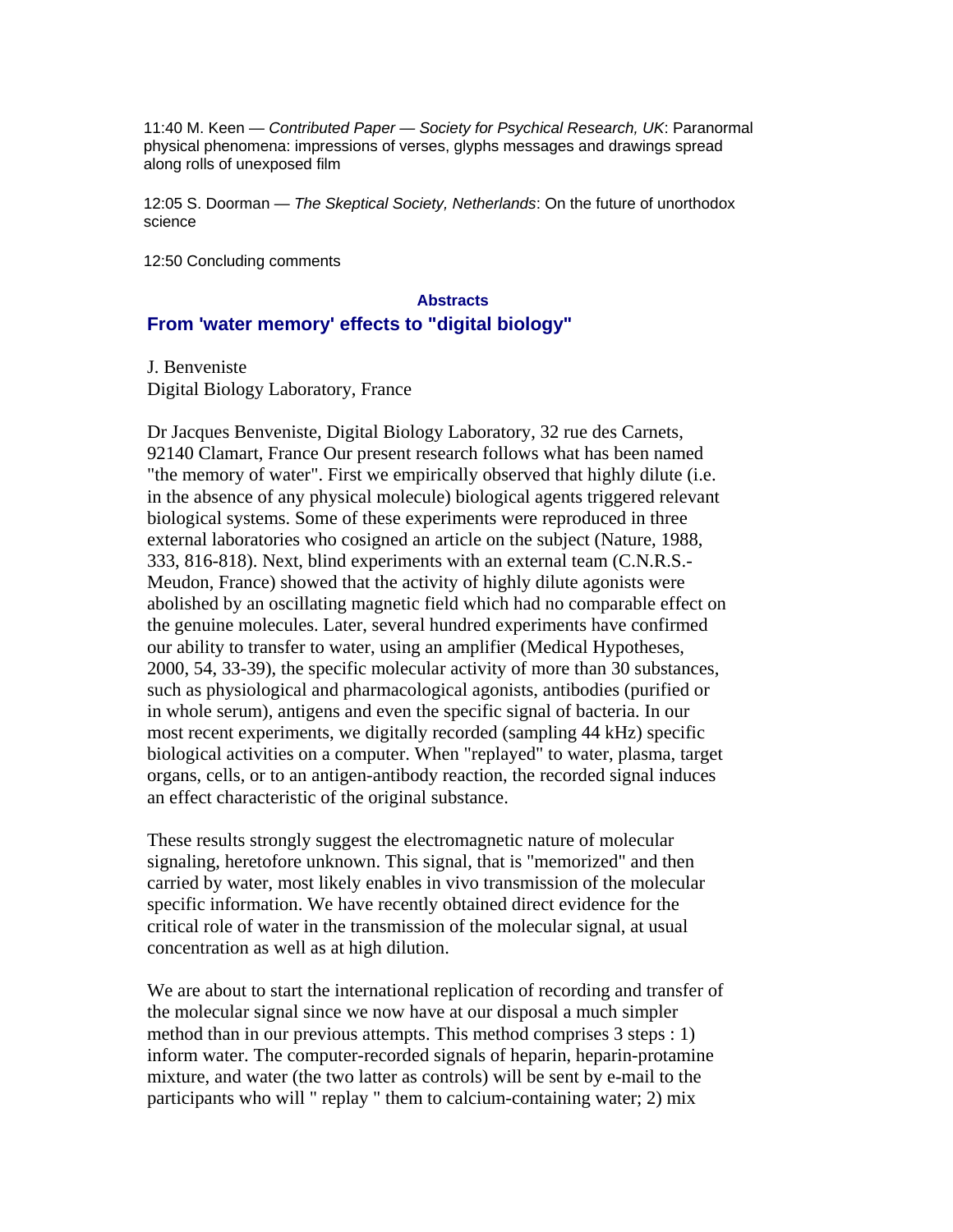informed water with decalcified plasma; 3) assess coagulation by monitoring increase in optical density using a standard microplate reader. Heparininformed water added to plasma slows down its coagulation compared to control-informed water.

At the least, these advances illustrate the reality of the high dilution phenomenon and allow for the transmission and detection at a distance of any normal or pathological molecular activity. At most, by physically identifying the nature of the molecular signal and the role of perimolecular water in its transmission, they could profoundly change biology and medicine.

Visit his website at<http://www.digibio.com/>

# **On The Future of Unorthodox Science**

S.J. Doorman Dutch Skeptical Society

**Abstract:** During the first 60 years 20th Century Philosophy of Science has been dominated by the so-called demarcation-problem: to distinguish true science from pseudo-science. Research in the History of Science, particularly Thomas Kuhn's [1962] ("The Structure of Scientific Revolutions") seemed to imply that we have to recognize the existence of certain stages of scientific development which are to be characterized by discontinuities between what suddenly turns out to be "orthodox science" and "new science". From the viewpoint of orthodoxy, the new science then can only be seen as "unorthodox"!- Kuhn's well known example is Copernican Astronomy; since his [1962] a host of examples, not all as convincing as his, have been advanced. This particular notion of "unorthodox science" can in a certain sense only be used in a historical context, that is looking backward at well established stages in the history of science. Hence in those cases the notion "unorthodox science" is in many cases not problematic. But how are we going to deal with a question concerning the future (!) of unorthodox science? "Holistic considerations" and a notion like "self-organization" will be considered as examples which may give us some clue as to how we should approach this question.

**Negative air ions and reactive oxygen species: Unorthodox mechanism of cure effect**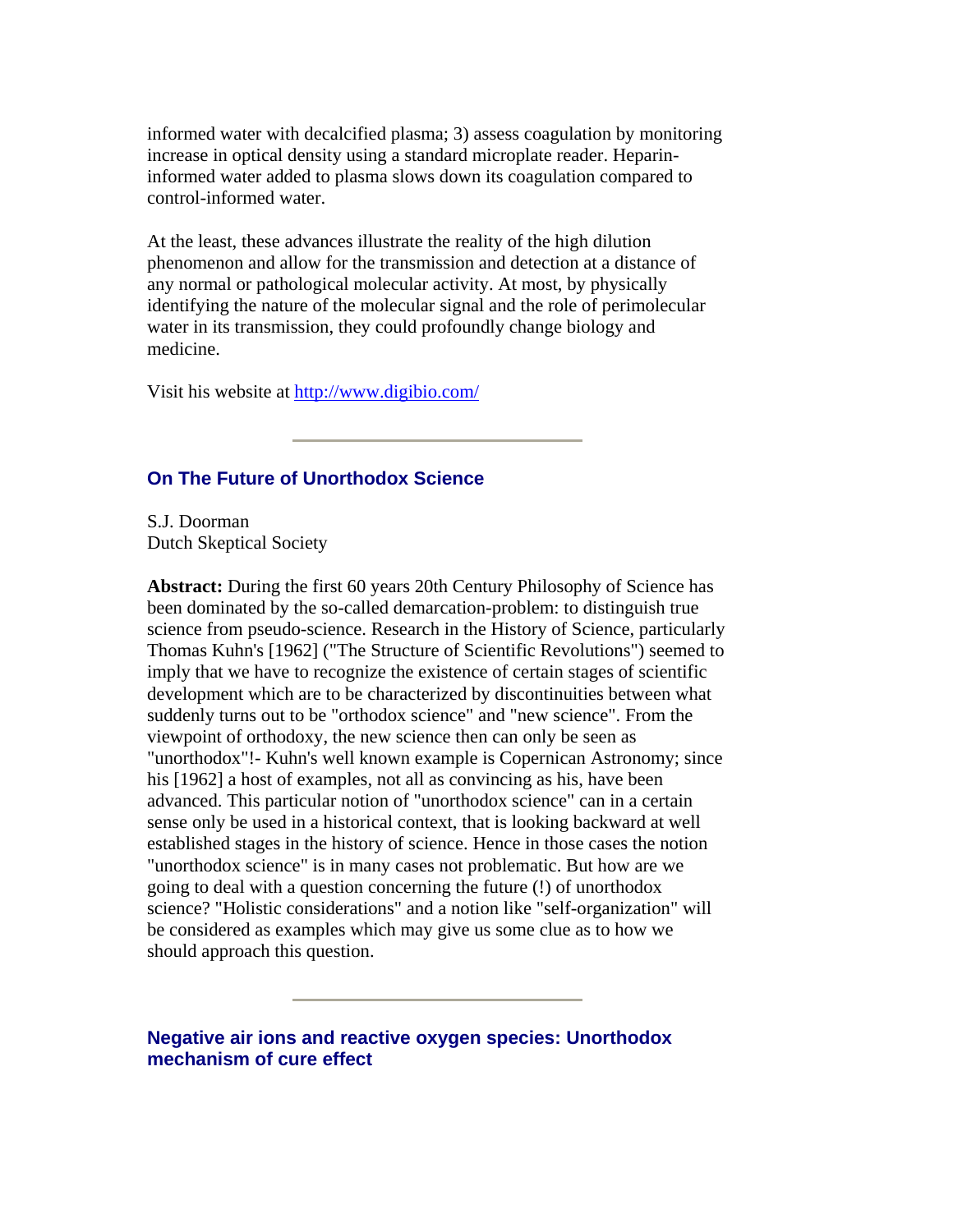M.N. Kondrashova, A.N. Tikhonov, E.A. Kosenko, I.A. Stavrovskaya, R.E. Kazakof, T.V. Sirota, A.V. Temnov, V.D. Tcvetkov, E.G. Litvinova, V.P. Tikhonov Institute of Theoretical and Experimental Biophysics, Rus. Ac. Sci., 142290, Pushchino; Moscow State University#; AOOT DIOD Moscow; Russia

**Abstract:** There are two great and intensively developed areas of biophysical investigations which are common in the essence but which are studied independently, have no contacts and exchange of information. Meantime, integration of these two bulks of knowledge will provide a deeper penetration into both of them. Unorthodox integration of these two areas seems to be also fruitful for understanding fundamental principles of life.

Reactive oxygen species (ROS). This area is extremely popular among biochemists and biophysicists and has many applications in medicine. It is issued from I. Fridovich's discovery of negatively charged oxygen, superoxide enzymatic transformation to hydrogen peroxide in the 60's. The orthodox view in this area is that superoxide and hydrogen peroxide stimulate peroxidative processes and damage living tissues.

Negative air ions (NAI). In the 20's-30's A. Tcijevsky stated that in the artificial environment of man chronic deficiency of NAI is developed, leading to diseases (common cold, influenza, hypertension, bronchial asthma, meteosensitivity etc.) which can be prevented or cured by NAI generated by electro ionizers. In spite of the fact that these phenomena were reproduced in several countries, medical application of NAI now is limited. The cause is that the physico-chemical mechanism of the biological action of NAI is still obscure and medical application is empirical.

The orthodox view in this area is that NAI induce a number of different beneficial biological phenomena and are necessary for normal life.

Superoxide as a carrier of negative charge in air ions. A. Tcijevsky foresaw ionized oxygen to be a carrier of negative charge. His view was rejected by orthodox science at that time as superoxide was not known. Now superoxide was detected in NAI.

Mild activation of peroxidative processes as a primary mechanism of beneficial biological action of NAI: unorthodox view. The presence of superoxide in NAI suggested that the mechanism of their action should be searched in the way of peroxidative process activation. However, this suggestion contradicts the orthodox view on superoxide as being harmful but not a cure factor and is not widely considered. Our investigation shows that NAI does activate peroxidative processes but more mildly than under pathology. This activation is not harmful but necessary for life [FEBS Lett.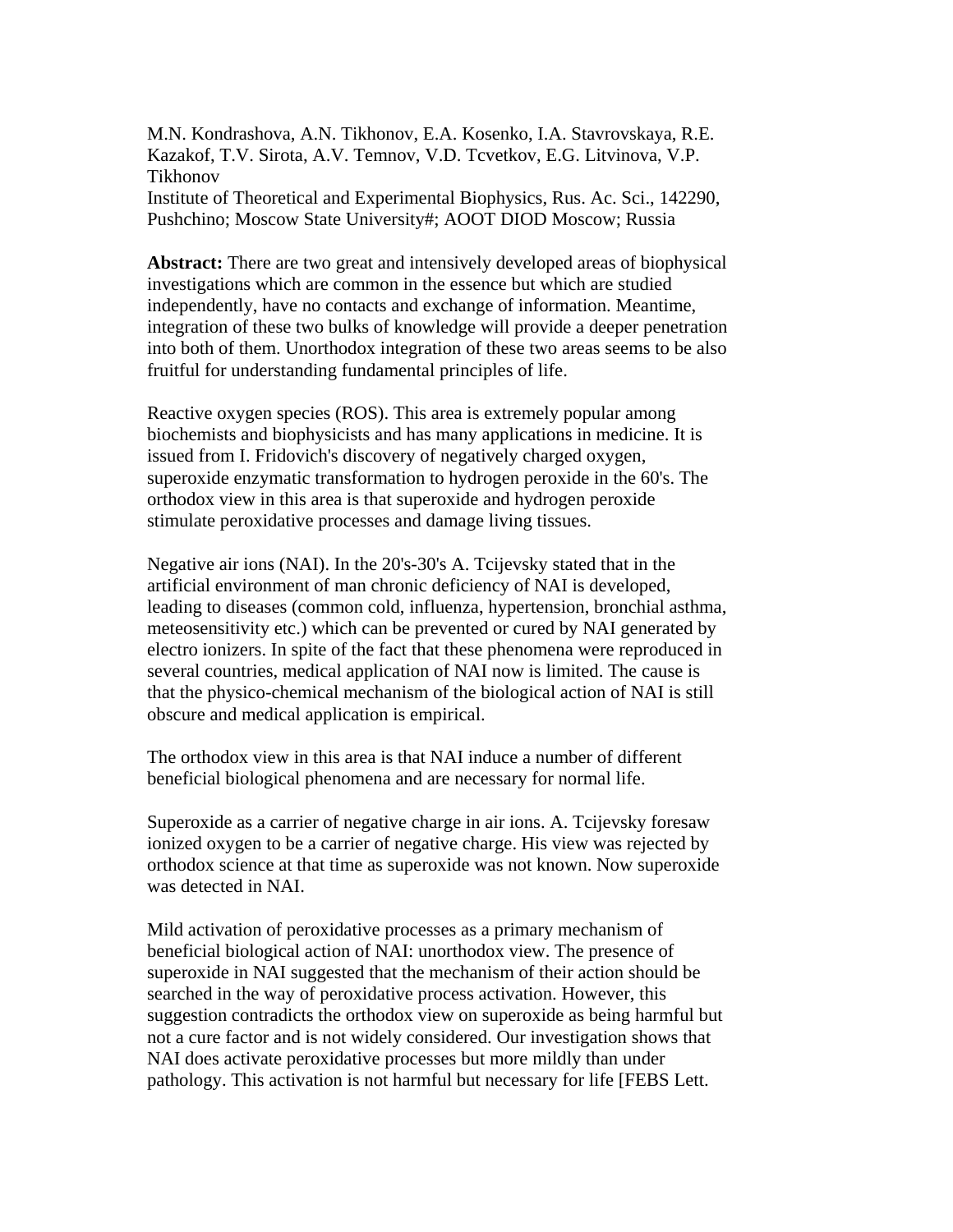410 (1997) 309; Biochemistry (Moscow) 62 (1997) 1089, ibid. 64 (1999) 361; Biofizika (Moscow) 43 (1998) 580]. New unorthodox view on biological necessity of ROS in low doses. More recent data evidence the necessity of micromolar ROS concentrations for living activity. The cure effect of NAI is manifested for even lower concentrations,  $10^{-15}$  -  $10^{-12}$  M. Damaging effect is inherent to higher concentrations.

Perspectives of integration of biological action mechanisms of NAI and ROS. This allows to elaborate individual selection of cure doses (IEEE Transact. Plasma Science 28 (2000) 230 and to explain the general biological bell - shaped dose - effect dependence.

Unorthodox device for air ionization through plant. Electrization of room plants is elaborated as a new comfortable way to enrich air with NAI.

We are grateful to Professor S.E. Shnoll who turned our attention to superoxide.

## **Effects of Consciousness on Water Structure**

L. N. Pyatnitsky Moscow Institute for High Temperatures, Russia

**Abstract:** The water is a physical system of complex hierarchy composition (S.V. Zenin). It includes steady elements (57 molecules), structural "quanta" (912 molecules), and next associations of several levels. Ensemble of the associations forms steady nonequilibrium dynamic structures of various type, which, on our opinion, acquire a features of information behavior. At the same time, the structures are sensitive to weak forces, as small external perturbations of different physical nature, including human consciousness, might influence the behavior.

In contrast with electric conductivity and refractive index of test water scattered light does reflect the finest alterations of the water structure, and lets follow effects while an operator in a peculiar state of consciousness exposes the water put into special chamber. At first, the scattering technique was employed to record signal of light scattered at some fixed angle. In this case the indicatrix could be mounted with the data for a set of the angles, though it implied long measurements. During the time signal fluctuates due to Brown motion in water, and floats due to wandering of experimental conditions. Human operator is expected to make powerful influence, rather uncommon, to overcome the measurement noise.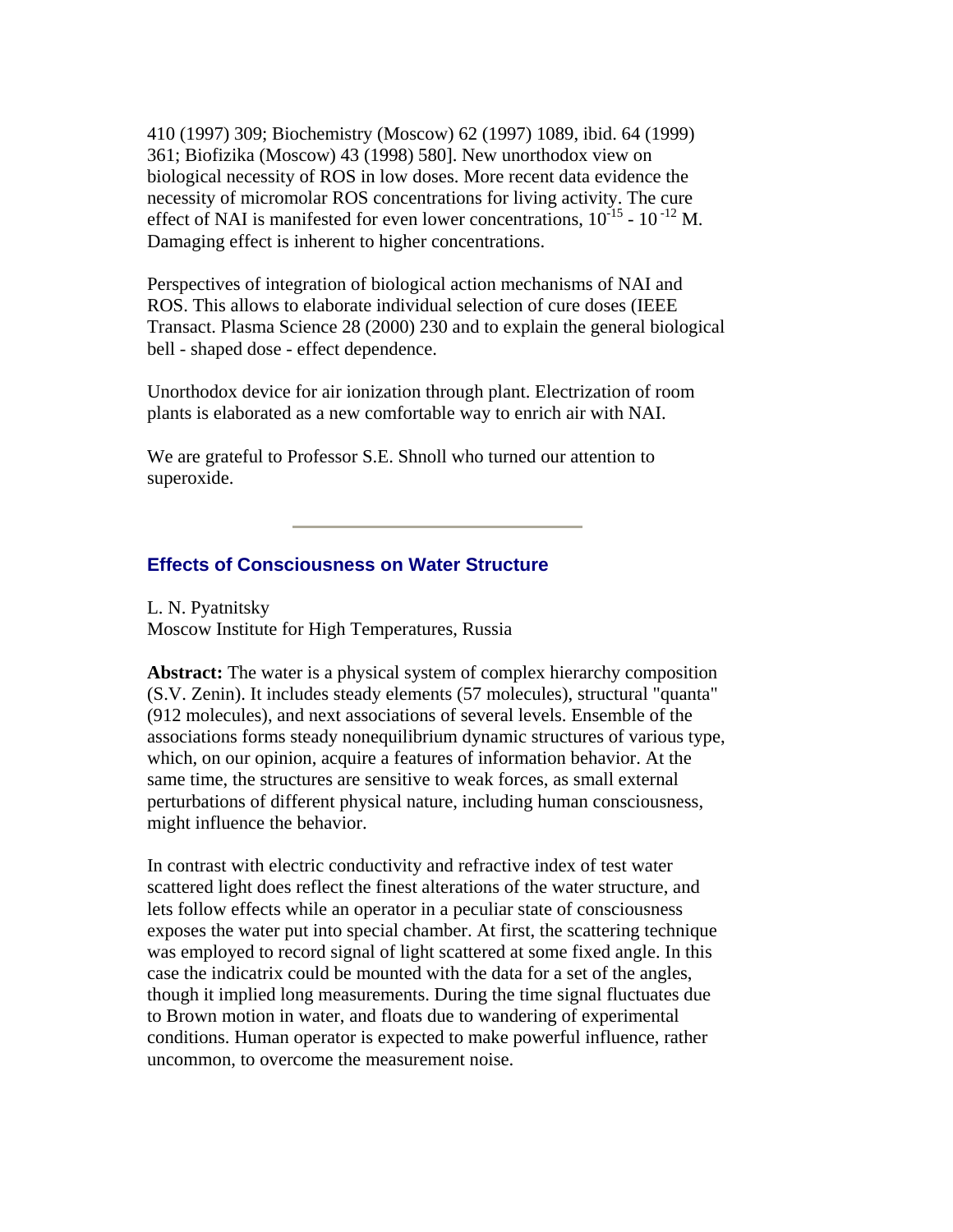A new version of the technique lets view the light scattered throughout broad range of the angles, nearly full indicatrix by means of conical lens, axicon. The axicon with axial cylindrical cavity within its body, filled with water, transforms the indicatrix into its image on the surface of CCD-matrix or angular scanner. Laser radiation, in serial shots  $(0.53 \,\mu m)$  or continuous  $(0.44 \text{ or } 0.53 \text{ um})$ , probes the water to register scattered light and laser intensity ratio. Also, data acquisition system monitors laser intensity itself, electronic circuit amplification factor, acoustic and magnetic fields nearby the set up, and the water temperature during the measurements, data flow of 5 Mb/min in all. Computer codes help the data interpretation. They cover a set of algorithms from simple data averaging over sliding window up to evaluating attractor dimension of the phase space trajectories, and distribution of intersection points of the trajectories with Poincaré crosssection (phase portrait).

Some examples illustrate human operator influence on water structure. Two operators acting in concert showed more valuable effect as against their individual results. The data are presented in terms of indicatrix, Fourier transform, and correlation function. One more operator lets reveal that water structure can be put in better order, at least, diameter of the trajectory distribution over Poincaré section contracts tenfold during his work, whereupon the structure restores. The effect depends on scattering angle and has maximum at 60-65 $^{\circ}$ , that corresponds scale length of  $\sim$  700 Å.

Data on Moscow solar eclipse (75%) on October 12, 1996 prove that water structure can also depend on surroundings including some geophysical events and phenomena in the sun. There were observed phase portrait essential deformations which vanished a few hours later.

### **References:**

*Journal of Scientific Exploration*, Vol. 9 (1995) pp. 89-105.

### **The Unexplained Powers of Animals**

### R. Sheldrake

Many people who live or work with domestic animals claim that they show one or more of a range of uncanny powers. These claims fall into three main categories: telepathically picking up human intentions, commands or needs; a remarkable sense of direction; and premonitions. I have investigated the natural history of these phenomena and will give a brief summary of my findings. I will also speak about the experimental investigation of unexplained animal powers, in particular the ability of some dogs to know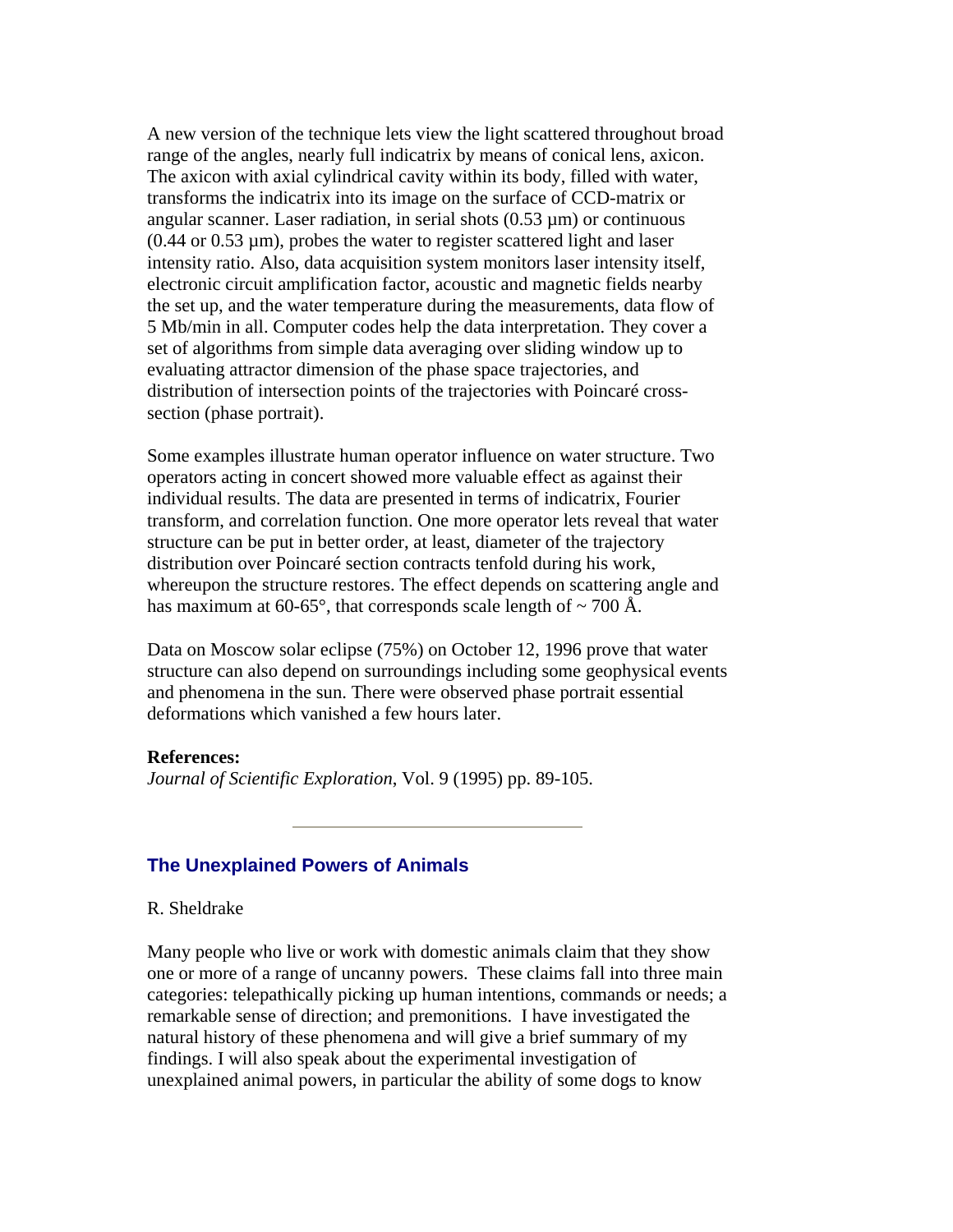when their owners are coming home. These experiments have given positive and statistically highly significant results that indicate that the animals can respond to their owners' thoughts or intentions even when they are many kilometres away.

### **Reference:**

R. Sheldrake, A dog that seems to know when his owner is coming home: videotaped experiments and observations. *J. of Scientific Exploration*, Vol. 14, No. 2 (2000), pp. 233–255.

# **Macroscopic fluctuations in processes of different nature as a result of cosmophysical (cosmogonic) causes. Possible heterogeneity (discreteness) of space-time.**

S.E. Shnoll

M.V. Lomonosov Moscow State University and Institute for Theoretical and Experimental Biophysics (ITEB)

**Abstract:** A 50-year study of dispersion in measurements of the rates of different processes shows that this is not an experimental error but a manifestation of fluctuations caused by cosmophysical factors. Our original tool for investigation of dispersion in temporary rows is a comparison of the fine structure of histograms obtained from experimental time series. Histograms were obtained according to small non-overlapping successive segments of time series. The fine structure of histograms distinctly changes in time. Similar histograms are observed with high probability simultaneously in different processes and even at great distances between points of measurements. This effect evidences a cosmogonic phenomenon determining fluctuations in any process irrespective of its characteristic scale of energy. The phenomenon can be the result of fluctuations of fourdimensional space-time, related to non-uniformity (heterogeneity) of gravitational structure of the World. During Earth rotation around its axis and along near solar orbit particular parts of the earth surface are regularly exposed to different gravitational heterogeneity's and this is manifested in respective forms of histograms.

The statements above are based on many year, long-term investigations (the first publication was in 1958) of different processes with careful discriminations of possible artifacts. Reviews of the main results have been regularly published in Russian and English (see references in Physics-Uspekhi 41 (10) 1025-1035 (1998); 43 (2) 205-209 (2000)). The investigation of the phenomenon was started from biochemical reaction rates in the 50's, was continued in chemical reaction rates in the 70's and during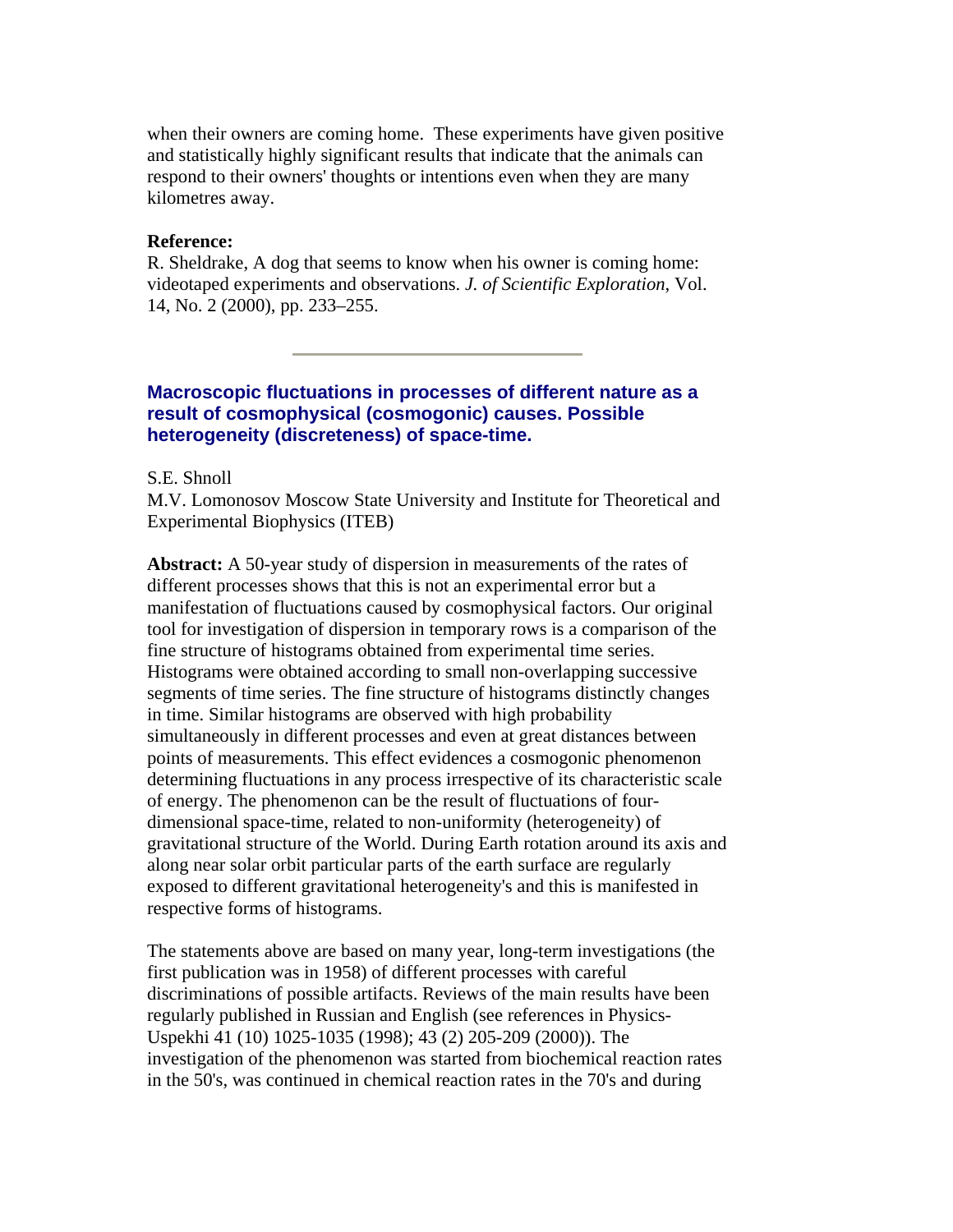last 20 years are carried out preferably with radioactive decay. The latter allows to exclude trivial "earth's" explanations of the observed effects.

The general conclusions are based on the following experimental results.

- 1. High probability ( $p<10-7-10-8$ ) of fine structure histogram similarity in the nearest, neigbouring time intervals: "near zone effect".
- 2. High probability of repeated appearance of similar histograms with periods near 24 hours, 27 days and a year.
- 3. High probability of histogram similarity at any given time in independent measurements of different processes in the same geographic point.
- 4. High probability of histogram similarity at the same LOCAL time in measurements of different processes in different geographic points.
- 5. Recent data showing that ascertained period of repeated appearance of similar histograms is 23 h. 56 min, i.e. star but not solar days.

Prof. Shnoll is a well-known biologist in Russia. The publication in Physics-Uspekhi was accompanied by the following editorial comment: "The effect described in this paper may well surprise the reader. It relates to the fundamentals of physics, and so far has not been explained. This is the reason why, some-what out of line with our common policy, we decided to add the reviewer's postscript to this publication." (Editorial Board)

# **References:**

Realization of discrete states during fluctuations in macroscopic processes, S.E. Shnoll, V.A. Kolombet, E.V. Pozharskii, T.A. Zenchenko, I.M. Zvereva, A.A. Konradov. Physics-Uspekhi, Vol. 41 (1998) pp. 1025-1035.

This article can be downloaded (PDF) the [Physics-Uspekhi](http://ufn.ioc.ac.ru:8200/abstracts/abst98/abst9810.html#d) website.

Regular variation of the fine structure of statistical distributions as consequence of cosmophysical agents. S.E. Shnoll, T.A. Zenchenko, K.I. Zenchenko, E.V. Pozharskii, V.A. Kolombet, A.A. Konradov. Physics-Uspekhi, Vol. 43 (2000) pp. 205-209.

[Fine structure of distributions in measurements of different processes as](http://www.mpae.gwdg.de/EGS/pce/part_a_vol_24_no8b.html)  [affected by geophysical and cosmophysical factors.](http://www.mpae.gwdg.de/EGS/pce/part_a_vol_24_no8b.html) Shnoll, S., Pozharski, E.V., Zenchenko, T.A., Kolombet, V.A., Vzereva, I.M. and Konradov, A.A., Physics and Chem. of the Earth A, Vol. 24, Nr 8 (1999) pp. 711-714.

There has been started a lot of discussion about the work of Shnoll, et al. in the last few months, see <http://noosphere.princeton.edu/shnoll.html>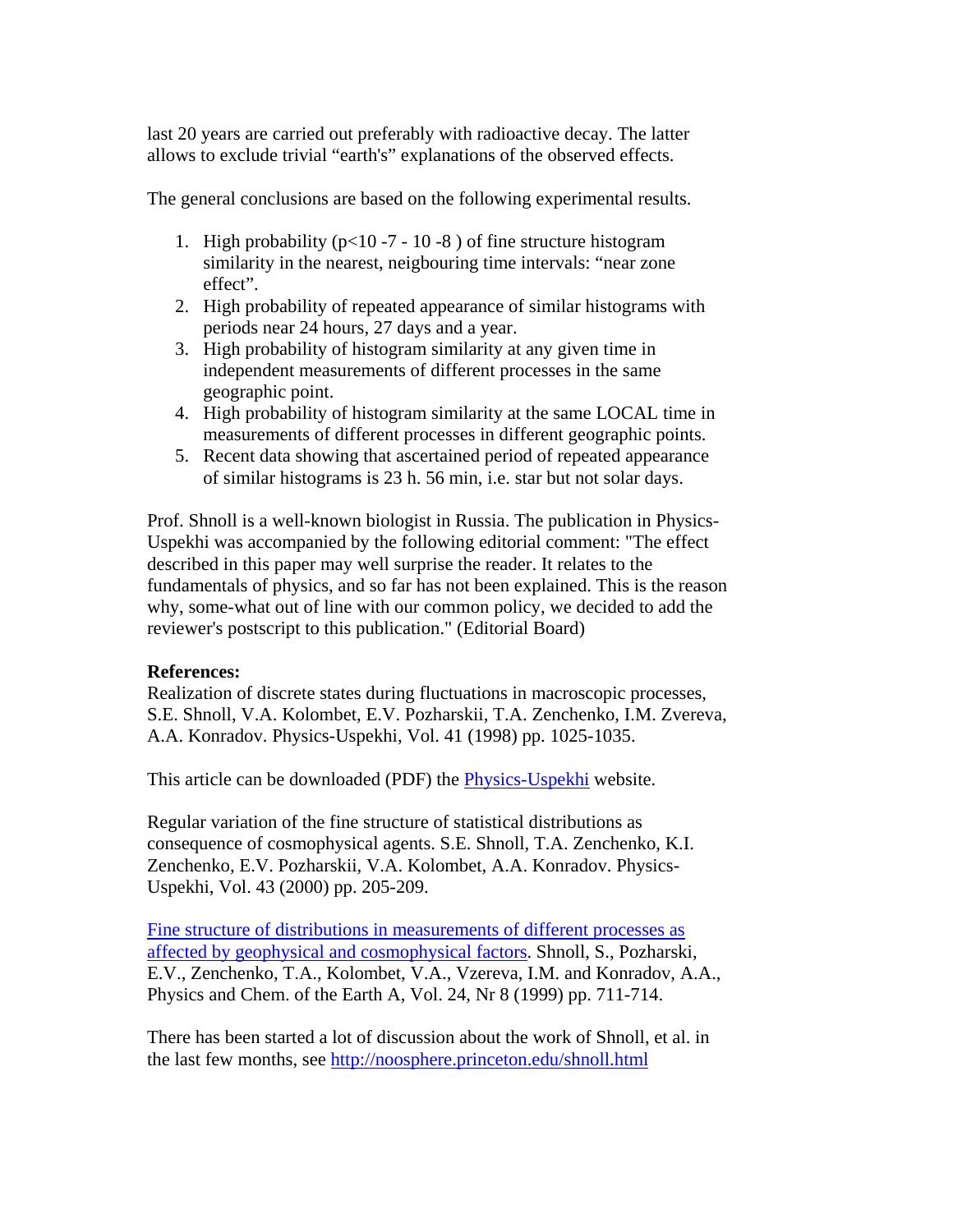# **Extraterrestrial Life and Hyperphysical Phenomena: A Historical Approach to Unorthodox Science**

F.H. van Lunteren

Institute for History and Foundations of Mathematics and the Natural Sciences, University of Utrecht, The Netherlands

**Abstract:**Ever since the time Copernicus turned the Earth into a planet and Descartes split up the world into a material and a spiritual realm, questions concerning the possibility of extraterrestrial life and the relationship between matter and mind have been integral parts of Western culture. These issues were usually seen to be delicate, because of several religious and moral overtones. Yet, in spite of — or maybe because of — such sensitivities, they were hotly debated and even investigated by numerous scientists in the West. As science professionalized during the 19th century, such topics were more or less marginilized up to the point of becoming 'unorthodox.' Thus a dual meaning may be attached to current scientific unorthodoxies of this kind. By their mere presence, on the one hand, they mirror some long standing cultural determinants. Their unorthodoxy, on the other hand, testifies to the peculiarities of today's autonomous science.

# **The Status of Cold Fusion**

Rob Van Veen Shell/Techn. Univ. Eindhoven, Netherlands

**Abstract:** In the lecture it will be tried to assess the present status of Cold Fusion research, with a view to predict how it may develop in the near future. Cold fusion's 11-year history will be described first, emphasising the developments that kept it from disappearing from the notice of all but a group of 'adepts'. The role of theory in assessing the CF claims is probably not all that decisive. The main problem remains the fact that the effects assembled under the CF umbrella are not [yet?] reproducible in the conventional sense — and while the workers in the field point to what look to be undeniably positive results and argue that negative results come from incorrect experimentation, unbelievers write off any positive effects as artifacts, claiming that "the closer you look, the less you see". Nevertheless, there are some, to all appearances genuine, 'anomalous' heat/nuclear measurements out there that demand explanation, and, [some of] the adepts would hope, exploitation. Given the disenchantment of the scientific community with CF, resulting in a sort of pariah status for this field, and the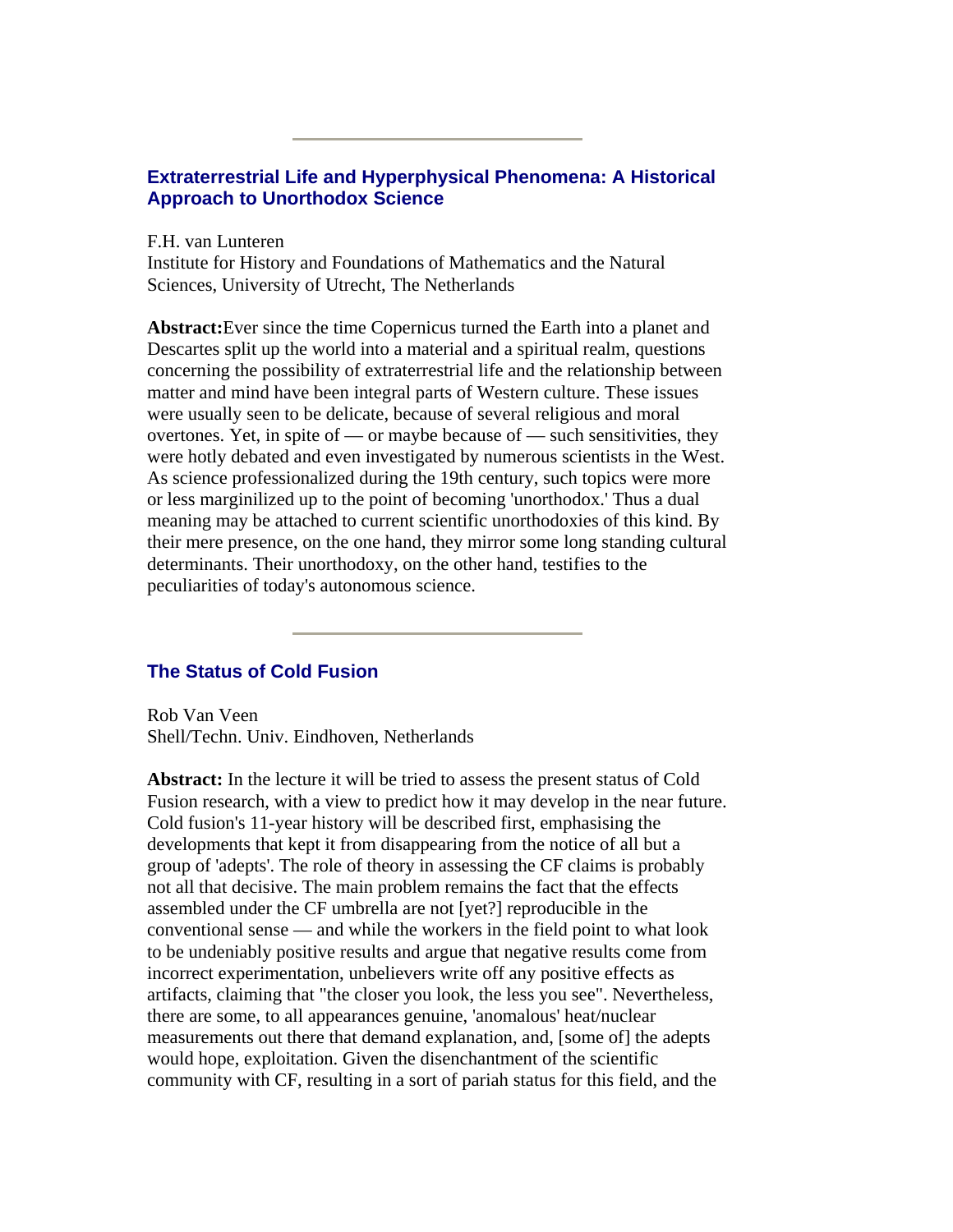unproductive record of past [semi-]industrial support for it [GE, Technova, MITI], neither seems readily forthcoming - the latter notwithstanding the continuing patenting efforts of CF-based devices from certain quarters. All the same, CF having not at all being definitively disproved, more general interest in it may at any time be rekindled — the chances for that to happen will be discussed: will it take anything less than a really reproducible effect, demonstable to skeptical enquirers (i.e. according to an infallible protocol)?

## **Biophotons and Biocommunication**

Roeland Van Wijk Molecular Cell Biology, Utrecht University, Utrecht, The Netherlands International Institute of Biophysics, Neuss, Germany

**Abstract:** From a biochemical point of view we might define life as a continual struggle to maintain a myriad of cellular reactions in positions far from equilibrium. The steady state so vital to life is possible only because the organization, that - in its smallest form — is called a cell, is able to take up energy continuously from its environment, whether in the form of light or organic food molecules. Carriers of this cellular organization are biopolymers and water, each being dependent on the other. Biopolymers, intrinsically programmed from inside this organization are synthesized by condensation reactions and folded in three-dimensional shapes. The structure and properties of water are essential for the proper organization of the biopolymers. Water inside the cell is in a highly ordered state, and we begin to understand why water is such an excellent host for life. The high stability of the packed and organized molecules results from strong electric and mechanical interactions. The subsequent vibrations result in pulsations of this organization of macromolecular complexes that are strongly coherent.

The organization of cells in tissues and in organs and ultimately in the body is commonly considered as a range of subsequent steps in complexity. In the view of this author, however, only one degree of complexity is present in cells and organisms, both characterized by exactly the same energetic, vibration and coherent principles. Speaking in terms of energy and coherence, an organism is not a composition of cells but it is the cell in a giant form. Some problems raised by this point of view will be discussed. Ultra-weak biophoton emission from cells and organisms can be used as a technique to demonstrate the degree of coherence and to distinguish between the so-called healthy (maximal coherent) and diseased (lower degree of coherence) states. This technique offers the possibility to observe spontaneous or self-healing phenomena on energy level.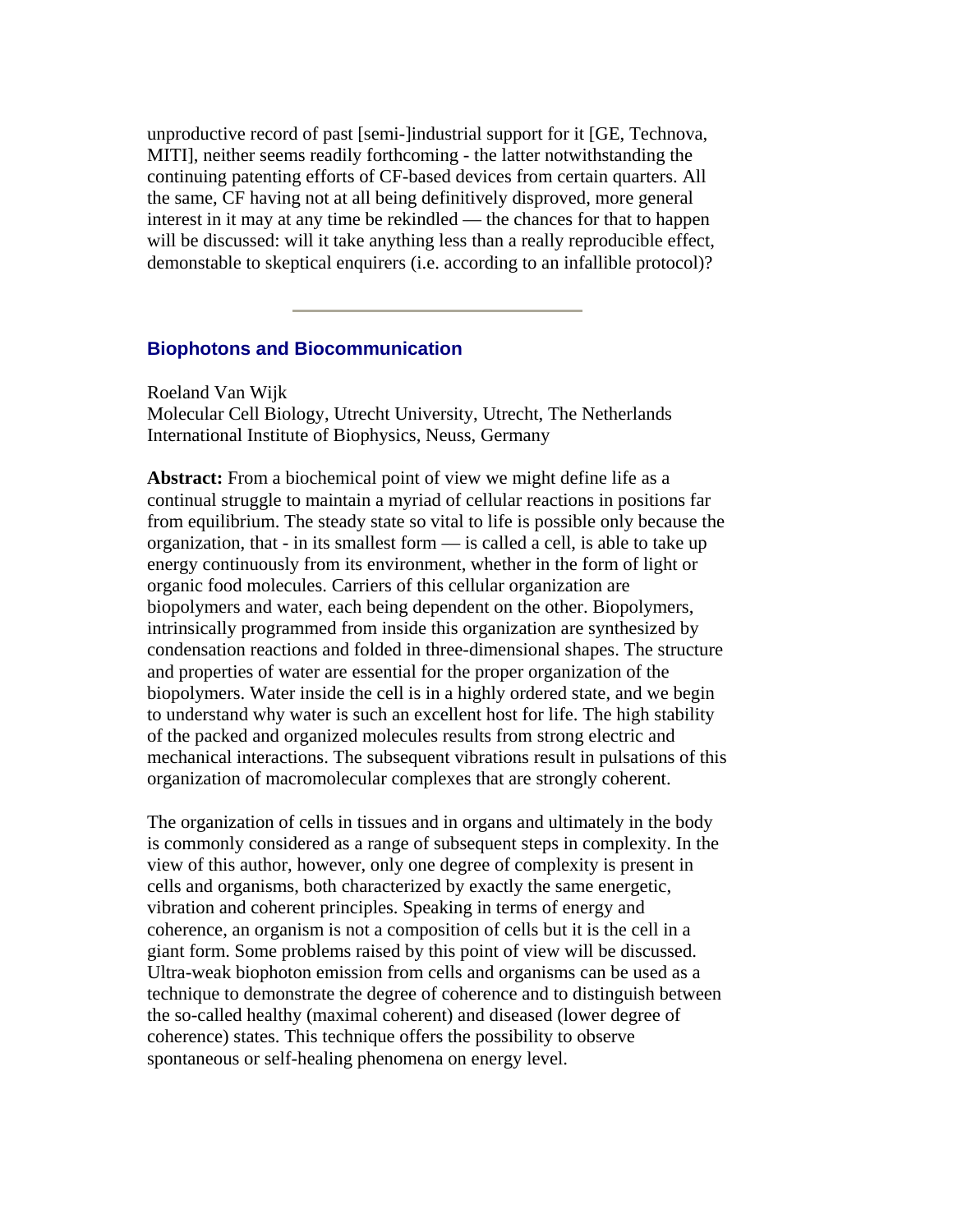The discussion about interconnectedness can be extended to organisms, including humans. To what extent can organisms be considered as separately living? To what extent are they naturally interconnected or can they be separated. Is our capacity to communicate suggesting that we are interconnected based on common blueprint characteristics? A few cases on paranormal healing will be used to illustrate this approach. Recent trials to apply the technique of bio-photon measurements in the study of this communication will be mentioned.

Finally some comments will be presented on studies with high potencies. These comments will be based on our own experiences.

## **Literature on biophoton research and delayed luminescence:**

R. Van Wijk, D.H.J. Schamhart. Regulatory aspects of low intensity photon emission. Experientia 44 (1988) 586-593.

R. Van Wijk, J. Van Aken. Light-induced photon emission by rat hepatocytes and hepatoma cells. Cell Biophysics 18 (1991) 15-29.

R. Van Wijk, J. Van Aken. Spontaneous and light-induced photon emission by rat hepatocytes and by hepatoma cells. In: Recent Advances in Biophoton Research and its Application, Eds. Popp, Li and Gu (World Scientific, Singapore. 1992) pp. 207-229.

R. Van Wijk, J. Van Aken. Photon emission in tumor biology. Experientia 48 (1992) 1092-1102.

R. Van Wijk, H. Van Aken, W. Mei, F.A. Popp. Light-induced photon emission by mammalain cells. J. Photochem. Photobiol. (1993) 75-79.

R. Van Wijk, J.M. Van Aken, J.E.M. Souren. Ultraweak delayed photon emission and light scattering of different mammalian cell types. In: Biophotonics, Eds. Beloussov and Popp (Bioinform Services Co, Moscow, 1995) pp. 221-232.

R. Van Wijk, J.M. Van Aken, H.E. Laerdal, J.E.M. Souren. Relaxation dynamics of light-induced photon emission by mammalian cells and nuclei. In: Current Developments of Biophysics, Eds. Zhang, Popp and Bischof (Hangzhou University Press, Hangzhou, 1996) pp. 126-141.

R. Van Wijk, J.M. Van Aken, J.E.M. Souren. An evaluation of delayed luminescence of mammalian cells. Trends in Photochem. Photobiol. 4 (1997) 87-97.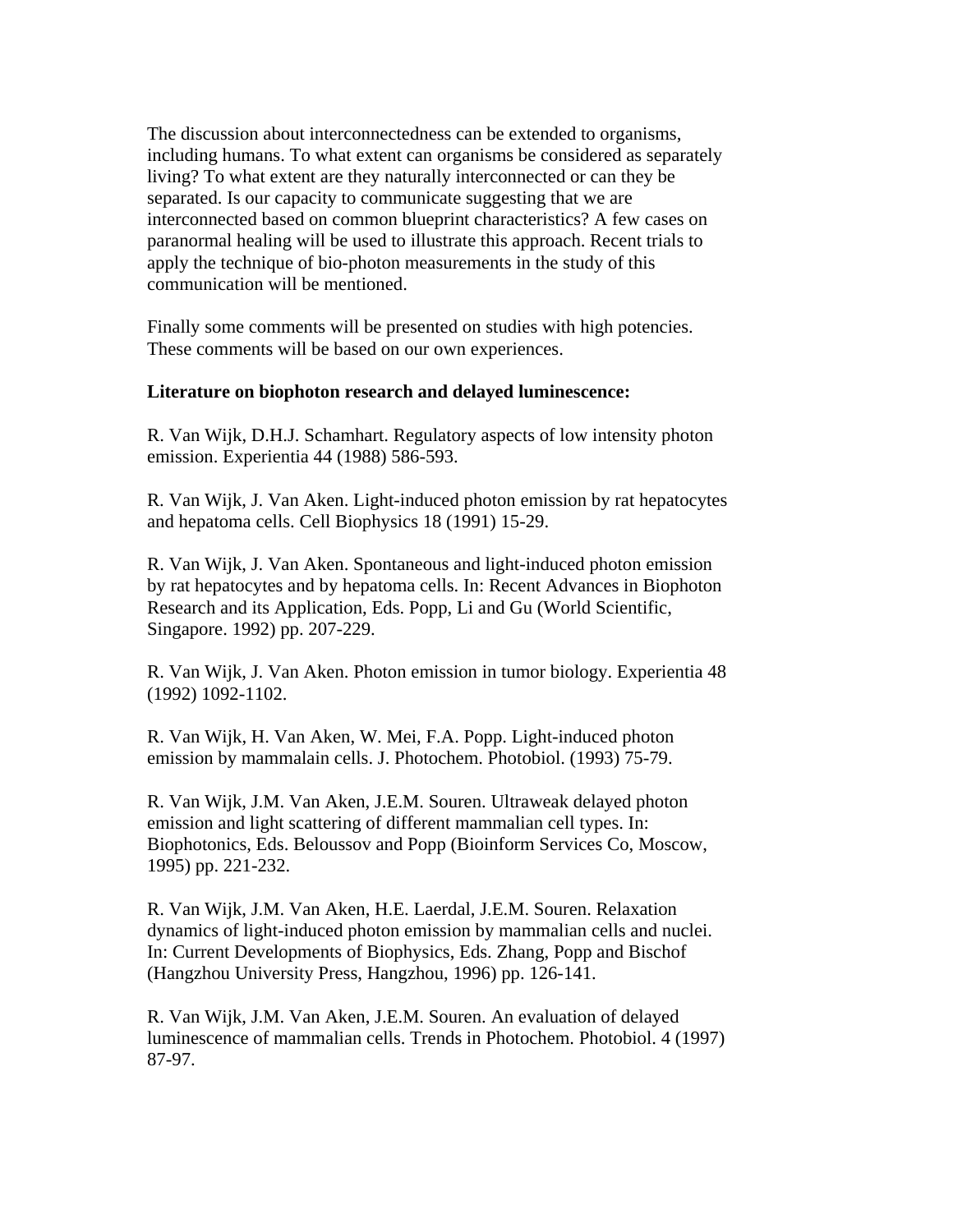R. Van Wijk. Tote Molekule und lebende Zelle. In: Elemente des Lebens, Eds. Duerr, Popp and Schommers (SFG Fachverlag, Kusterdingen 2000) pp.155-177.

### **Literature on high potency research:**

P.C. Endler, W. Pongratz, R. Van Wijk, G. Kastberger, M. Haidvogl. Effects of highly diluted succussed thyroxine on metamorphosis of highland frogs. Berlin J. of Research in Homeopathy 1 (1991) 151-160.

J.H. Ovelgonne, A.W.J.M. Bol, W.C.J. Hop, R. Van Wijk. Mechanical agitation of very dilute antiserum against IgE has no effect on basophil staining properties. Experientia 48 (1992) 504-508.

R. Van Wijk, F.A.C. Wiegant. Physiological effects of homeopathic medicines in closed phials - A critical evaluation. In: Ultra High Dilutions - Physiology and Physics, Eds. P.C. Endler and J. Schulte (Kluwer, Dordrecht, 1994) pp.81-95.

R. Van Wijk. Pressure-induced electrical skin conductivity as a sensitive mean for the detective by human-human interaction of subtle bodily changes. In: High Dilution Effect on Cells and Integrated Systems. Eds. C. Taddei-Ferretti and P. Marotta (World Scientific, Singapore, 1998) pp. 273-282.

Other information about the IIB: [www.datadiwan.de/iib](http://www.datadiwan.de/iib) 

# **An Attempt to Replicate the Shnoll Effect**

John Walker Fourmilab, Switzerland

**Abstract:** An independent replication of the time-dependence of histogram morphology reported by Schnoll et al. was performed from 2000-06-30 through 2000-07-24 using a Geiger-Müller detector illuminated by a  $5 \mu Ci$ 137Cs check source.

Generation, classification, and comparison of histograms were performed in an entirely automated fashion using Chi-square goodness of fit metrics based on raw histogram data, Fourier-transforms of these data, and wavelet transforms of the same. In each case, comparison was done based on a best match of maximum normalised plots with the maximum shifted and the plot mirrored to achieve the best match (no change in scaling was done in this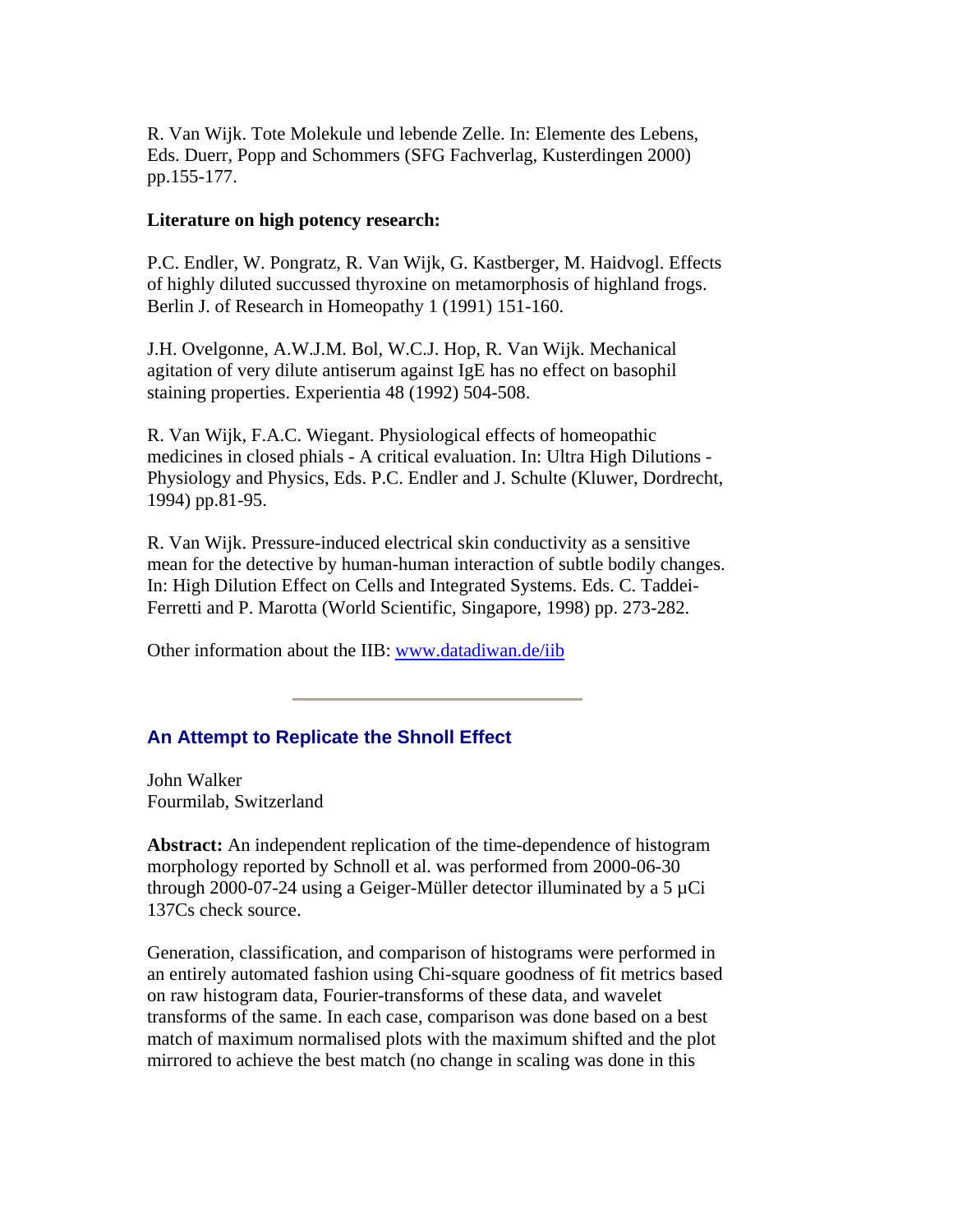matching process).

Best-fit histograms after each transform were binned into deciles by solar time difference between their collection, then plotted normalised by the expectation values for the null hypothesis.

No evidence for the time-dependent fine structure of random event histograms reported by Schnoll et al. was found in this study. A test data set and software tools for analysing stochastic data for such time-dependent regularities are made available in the public domain to all researchers.

This study should not be interpreted as a refutation of the results reported by Schnoll et al. It is based on a much smaller data set taken from a single generator in one location with entirely automated classification of similarity of histograms. It is presented as a toolkit for researchers interested in exploring this phenomenon who wish to test their own algorithms for classifying histograms by similarity. We believe that algorithmic classification of histogram similarity is essential to acceptance of this phenomenon.

In addition, a brief summary will be given of results to date from the RetroPsychoKinesis Project, launched in 1997, in which more than 120,000 Schmidt-style retro-psychokinesis (measuring operator influence on prerecorded data generated by radioactive decay). These experiments are available to volunteer subjects on the World Wide Web and raw data are available for downloading by all investigators.

# **Does Galvani Current Exist?**

V. Zhvirblis Russia

**Abstract:** About two centuries ago Luigi Galvani discovered that the frog's leg contracts if touched with the two ends of a conductor made of two different metals. Nothing of the kind occurs if the conductor is homogeneous. In view of this, Galvani assumed that electric current springs up at the point of contact between different metals. He called this current animal electricity. Soon, however, Alessandro Volta put forward a counter-hypothesis to the effect that a current occurs as a result of electrochemical processes going on in the electrolytic solution at the electrodes made of different metals. It is quite feasible to make a simple device in which a current springs up by the Galvani mechanism but not by the Volta one.